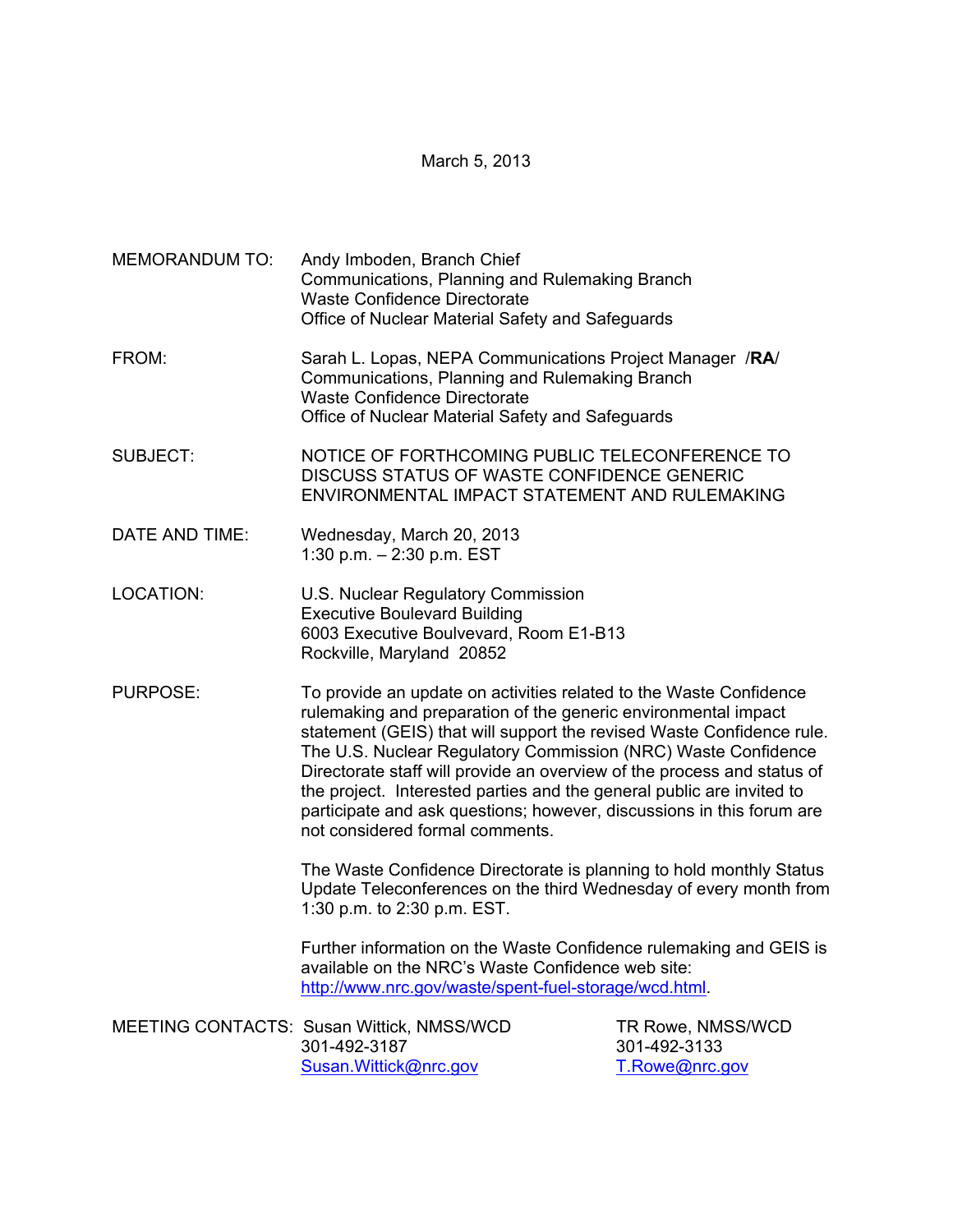| Almboden             | $-2-$                                                                                                                                                                                                                                                                                                                                                                                                                                                                                                           |  |  |
|----------------------|-----------------------------------------------------------------------------------------------------------------------------------------------------------------------------------------------------------------------------------------------------------------------------------------------------------------------------------------------------------------------------------------------------------------------------------------------------------------------------------------------------------------|--|--|
| <b>CATEGORY 3:</b>   | The monthly Status Update Teleconferences are Category 3 Meetings.<br>The public is invited to participate in these meetings by providing<br>comments and asking questions throughout the teleconferences. The<br>NRC's Policy Statement, "Enhancing Public Participation on NRC<br>Meetings," (67 FR 36920) effective May 28, 2002, applies to these<br>meetings. The policy statement may be found on the NRC website,<br>http://www.nrc.gov/reading-rm/doc-<br>collections/commission/policy/67fr36920.html. |  |  |
|                      | The NRC provides reasonable accommodation to individuals with<br>disabilities where appropriate. If you need a reasonable<br>accommodation to participate in these teleconferences or need this<br>notice or the transcript or other information from the teleconferences in<br>another format (e.g. Braille, large print, a language other than English)<br>please notify the NRC's meeting contacts. Determinations on requests<br>for reasonable accommodation will be made on a case-by-case basis.         |  |  |
| TELECONFERENCE:      | Interested members of the public may participate by telephone via a<br>toll-free teleconference line. Please dial 1-800-857-2553 and provide<br>the operator with passcode 3682386.                                                                                                                                                                                                                                                                                                                             |  |  |
| <b>PARTICIPANTS:</b> | NRC staff, interested stakeholders and members of the public.<br>Participants from the NRC include members of the Office of<br>Nuclear Material Safety and Safeguards (NMSS) and the Office of the<br>General Counsel (OGC).                                                                                                                                                                                                                                                                                    |  |  |
|                      | <b>NRC</b><br>Members of the Public via Telephone<br>K. McConnell, Director, NMSS<br>C. Safford, Deputy Director, NMSS<br>A. Imboden, Branch Chief, NMSS<br>P. Michalak, Branch Chief, NMSS<br>S. Lopas, Project Manager, NMSS<br>T. Campbell, OGC<br>L. London, OGC                                                                                                                                                                                                                                            |  |  |

Enclosure: Meeting Agenda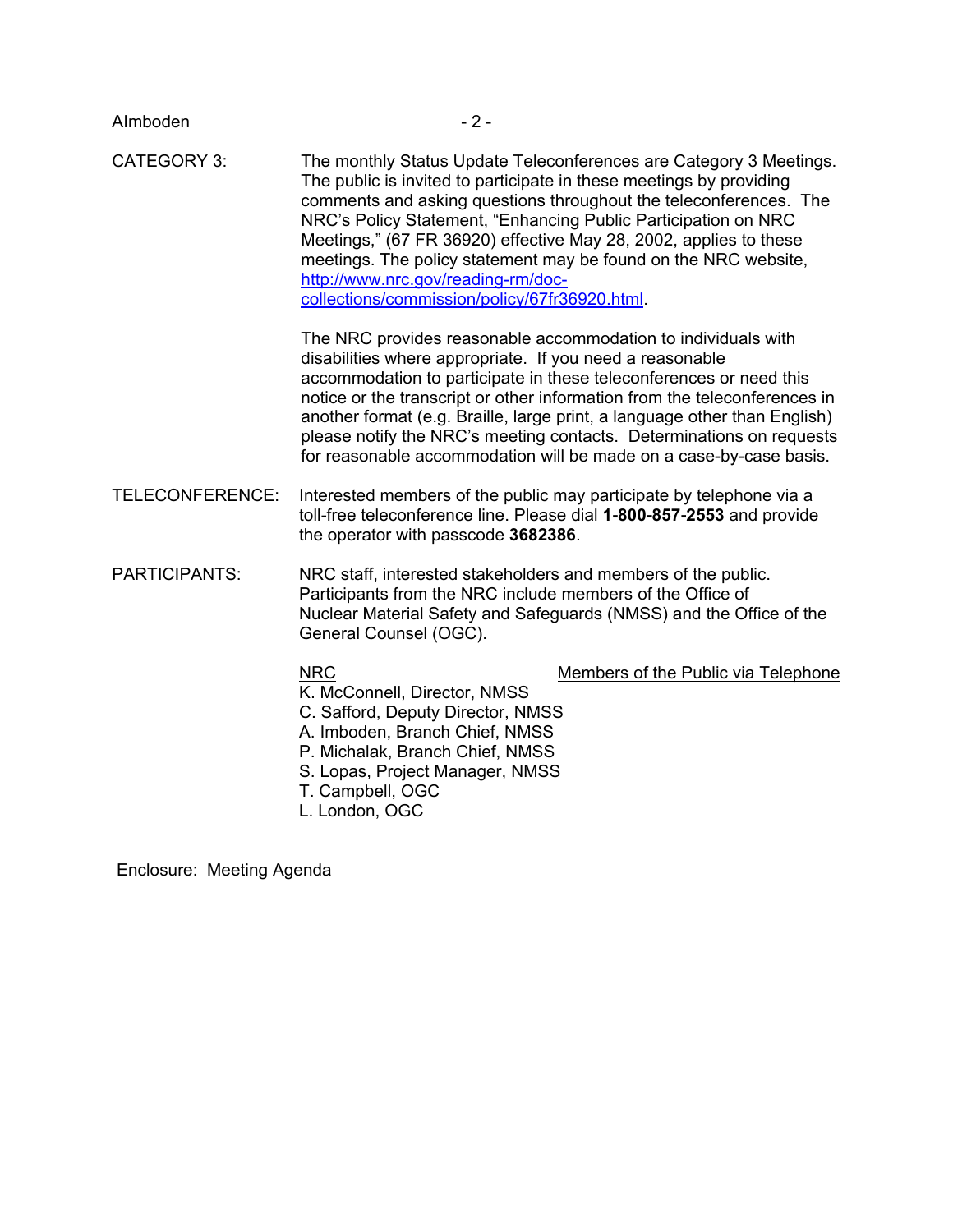| Almboden             | $-2-$                                                                                                                                                                                                                                                                                                                                                                                                                                                                                                           |  |
|----------------------|-----------------------------------------------------------------------------------------------------------------------------------------------------------------------------------------------------------------------------------------------------------------------------------------------------------------------------------------------------------------------------------------------------------------------------------------------------------------------------------------------------------------|--|
| <b>CATEGORY 3:</b>   | The monthly Status Update Teleconferences are Category 3 Meetings.<br>The public is invited to participate in these meetings by providing<br>comments and asking questions throughout the teleconferences. The<br>NRC's Policy Statement, "Enhancing Public Participation on NRC<br>Meetings," (67 FR 36920) effective May 28, 2002, applies to these<br>meetings. The policy statement may be found on the NRC website,<br>http://www.nrc.gov/reading-rm/doc-<br>collections/commission/policy/67fr36920.html. |  |
|                      | The NRC provides reasonable accommodation to individuals with<br>disabilities where appropriate. If you need a reasonable<br>accommodation to participate in these teleconferences or need this<br>notice or the transcript or other information from the teleconferences in<br>another format (e.g. Braille, large print, a language other than English)<br>please notify the NRC's meeting contacts. Determinations on requests<br>for reasonable accommodation will be made on a case-by-case basis.         |  |
| TELECONFERENCE:      | Interested members of the public may participate by telephone via a<br>toll-free teleconference line. Please dial 1-800-857-2553 and provide<br>the operator with passcode 3682386.                                                                                                                                                                                                                                                                                                                             |  |
| <b>PARTICIPANTS:</b> | NRC staff, interested stakeholders and members of the public.<br>Participants from the NRC include members of the Office of<br>Nuclear Material Safety and Safeguards (NMSS) and the Office of the<br>General Counsel (OGC).                                                                                                                                                                                                                                                                                    |  |
|                      | <b>NRC</b><br><b>Members of the Public via Telephone</b><br>K. McConnell, Director, NMSS/WCD<br>C. Safford, Deputy Director, NMSS/WCD<br>A. Imboden, Branch Chief, NMSS/WCD<br>P. Michalak, Branch Chief, NMSS/WCD<br>S. Lopas, Project Manager, NMSS/WCD<br>T. Campbell, OGC<br>L. London, OGC                                                                                                                                                                                                                 |  |

Enclosure: Meeting Agenda

**DISTRIBUTION:** PUBLIC PMNS RidsOpaMail Resource CHaney SMoore NMSS/WCD TCampbell LLondon AGendelman EHouseman ASzabo

| <b>OFFICE</b> | NMSS/WCD:PM   | OGC                    | NMSS/WCD:BC |
|---------------|---------------|------------------------|-------------|
| <b>NAME</b>   | <b>SLopas</b> | LLondon <sup>NLO</sup> | Almboden    |
| DATE          | 2/28/13       | 3/1/13                 | 3/1/13      |

## ADAMS Accession No.: ML13063A465

## **OFFICIAL RECORD COPY**